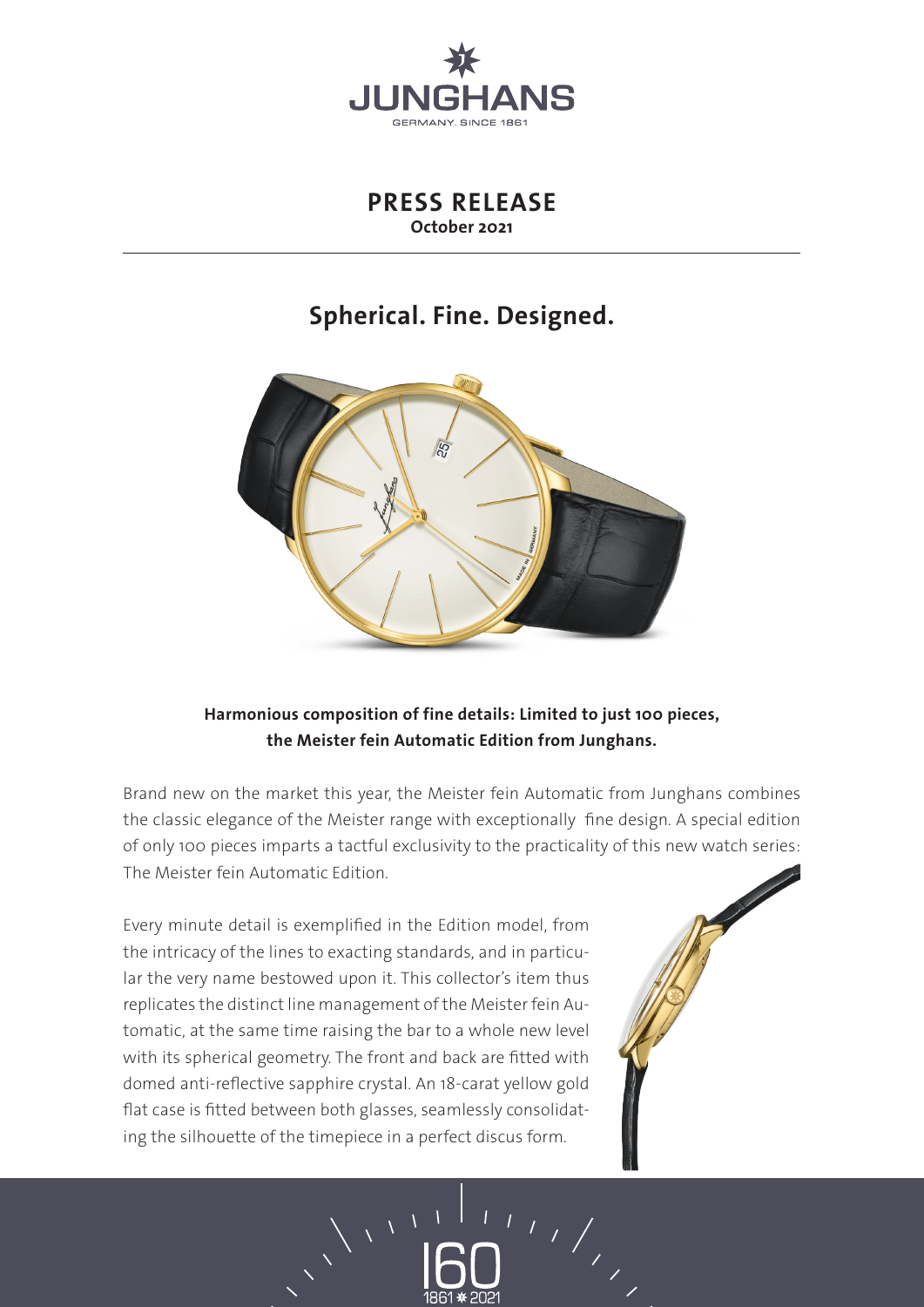

## **A true Meister in every detail**

The matt silver-plated dial simulates the form of the case to precisely reflect the geometric style of the timepiece with its curvature, as well as the fine, diamond-effect hour markers and exquisite hands. The traditional Junghans logo adorns the dial just below the double lines marking the twelve o'clock position, further endorsing the affinity this watch bears with the company's history.

The elegance of the Meister fein Automatic Edition is also evident in the choice of strap, which wraps around the wrist in black alligator leather with a soft curve and completely free of seams. In combination with the domed crystal case back, this creates a particular pleasant wear comfort.

In addition to the external form of the Meister fein Automatic Edition emulating the innovative style, this watch also exhibits congruous components in its inner workings: Thanks to its special design, a spherical, two-arm rotor as viewed through the sapphire crystal case back allows a practically unobstructed view of the decorated self-winding movement. Additionally, a gilded plate featuring the Junghans star is provided as a cover for the rotor bearing. Developed and produced specially for the Edition model in Schramberg, the rotor underscores exclusivity of this collector's item – the spherical geometry of the Meister fein Automatic Edition represents a driving force in every detail.



The Meister fein Automatic Edition combines selected materials with an exquisite style. Its sophisticated elegance ensures that this special limited edition of just 100 pieces is immediately worthy of classic watch status.